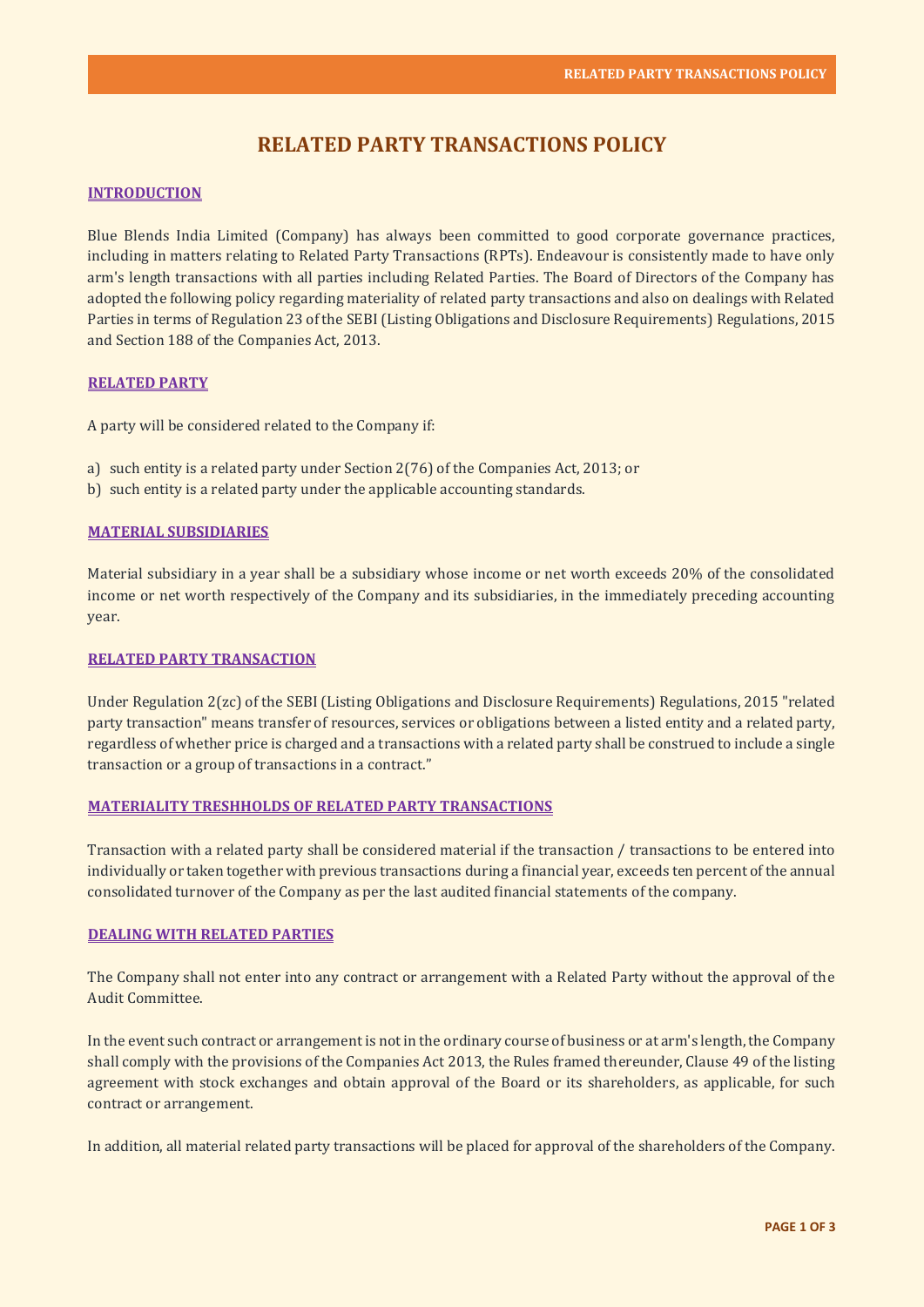# **PROCEDURE FOR APPROVAL OF RELATED PARTY TRANSACTIONS**

# **1. Approval of the Audit Committee**

All related party transactions require prior approval of the Audit Committee.

# **2. Omnibus Approval**

The Company may obtain omnibus approval from the Audit Committee for such transactions, subject to compliances with the following conditions:

- a) The Audit Committee shall satisfy itself the need for such omnibus approval and that such approval is in the interest of the company;
- b) The omnibus approval shall provide;
	- i. the name/s of the related party, nature of transaction, period of transaction, maximum amount of transaction that can be entered into,
	- ii. the indicative base price / current contracted price and the formula for variation in the price if any (for ex: +/-5%) and
	- iii. such other conditions as the Audit Committee may deem fit.
- **3.** However, in case of related party transactions which cannot be foreseen and where the above details are not available, Audit Committee may grant omnibus approval provided the value does not exceed Rs.10 crore per transaction;
- **4.** The Audit Committee shall review, at least on a quarterly basis, the details of related party transactions entered into by the company pursuant to each of the omnibus approval given;
- **5.** Such omnibus approval shall be valid for a period of one year and shall require fresh approvals after the expiry of one year.
- **6.** While assessing a proposal put up before the Audit Committee / Board for approval, the Audit Committee / Board may review the following documents / seek the following information from the management in order to determine if the transaction is in the ordinary course of business and at arm's length or not:
- **7.** Approval of the Board of Directors of the Company. As per the provisions of Section 188 of the Act, all kinds of transactions specified under the said Section and which are not in the ordinary course of business and at arm's length basis, are placed before the Board for its approval.

In addition to the above, the following kinds of transactions with related parties are also placed before the Board for its approval:

- **1.** Transactions which may be in the ordinary course of business and at arm's length basis, but which are as per the policy determined by the Board from time to time (i.e. value threshold and/or other parameters) require Board approval in addition to Audit Committee approval;
- **2.** Transactions in respect of which the Audit Committee is unable to determine whether or not they are in the ordinary course of business and/or at arm's length basis and decides to refer the same to the Board for approval;
- **3.** Transactions which are in the ordinary course of business and at arm's length basis, but which in Audit Committee's view requires Board approval.
- **4.** Transactions meeting the materiality thresholds, which are intended to be placed before the shareholders for approval.